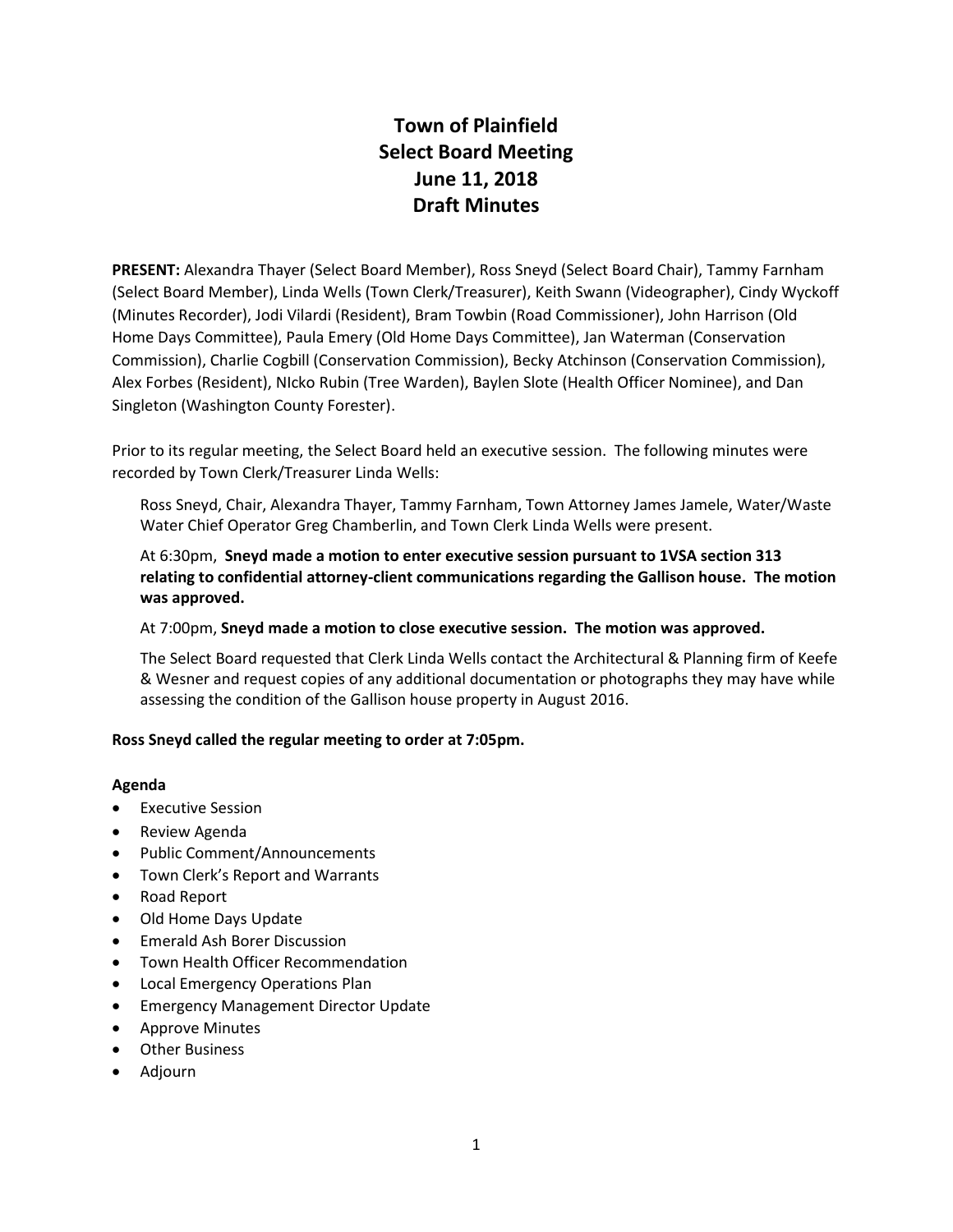#### **REVIEW AGENDA**

There were no changes made to the agenda.

# **PUBLIC COMMENT/ANNOUNCEMENTS**

- Recreation Committee Chair Dan Gadd reported that plans for the picnic shelter at the Recreation Field is moving along and that 6/17/18 will be the first work day. Gadd asked for volunteers on that day to help dig holes for the shelter's footers. Gadd explained the location and specifications of the proposed 16' x 24' shelter.
- Sneyd noted that a special meeting needs to be held to set the tax rate. Town Clerk/Treasurer Linda Wells explained that towns cannot do anything regarding tax bills until the State approves a budget and sets the education rate.

# **TOWN CLERK'S REPORT AND WARRANTS**

- Wells presented information on appointments that need to be approved by the Select Board. Baylen Slote has been nominated for the position of Town Health Officer. The Vermont Department of Health is the entity that will officially make the appointment after the Select Board forwards its recommendation, which is slated to be considered later in the meeting. Wells presented two other appointments needing approval by the Select Board: **Sneyd made a motion to appoint Paula Emery as the Plainfield alternate commissioner to the Central Vermont Regional Planning Commission and to appoint Dave Spence for a one-year term to the Cemetery Commission. The motion was approved.**
- Wells noted that street sweeping in the Village is scheduled to begin tomorrow and that the contract needs to be approved by the Select Board. It was decided that the issue would be taken up during the Road Report when Road Commissioner Bram Towbin is present.
- Wells reported that all the documentation on last October's storm has been provided to FEMA and a reimbursement of a little under \$10,000 is expected.
- Sneyd and Wells noted that the deadline for any invoices for fiscal year 2017-18 need to be submitted to the Town Clerk's office by 6/15/18.
- Wells noted that Energy Coordinator Bob Atchinson and Will Fitzpatrick from Efficiency Vermont recently conducted an energy audit of the municipal office building. She will inform the Select Board of the outcome when the findings are reported.
- Sneyd presented information from the Vermont Department of Environmental Conservation regarding new requirements and fees for towns in the effort to clean up Lake Champlain. Road Commissioner Bram Towbin explained some of the new requirements, noting that he disagrees with the approach because it does not address the problem and that it places an unfair burden on small towns. Wells added that the fees, amounting to between \$1,000 and \$2,000, have not been budgeted for in the Town budget.
- Sneyd noted that there are free energy assessments available from Efficiency Vermont for businesses located in Plainfield. Interested parties need to respond by 6/20/18.
- **Sneyd made a motion to approve warrants of 5/18/18, 5/21/18, 5/25/18, 5/29/18, 5/31/18, 6/6/18, and 6/8/18. The motion was approved.**
- **Sneyd made a motion to approve Fleet permits for EE Packard Enterprises, Packard Fuels, and Gregory A. Bartlett. The motion was approved.**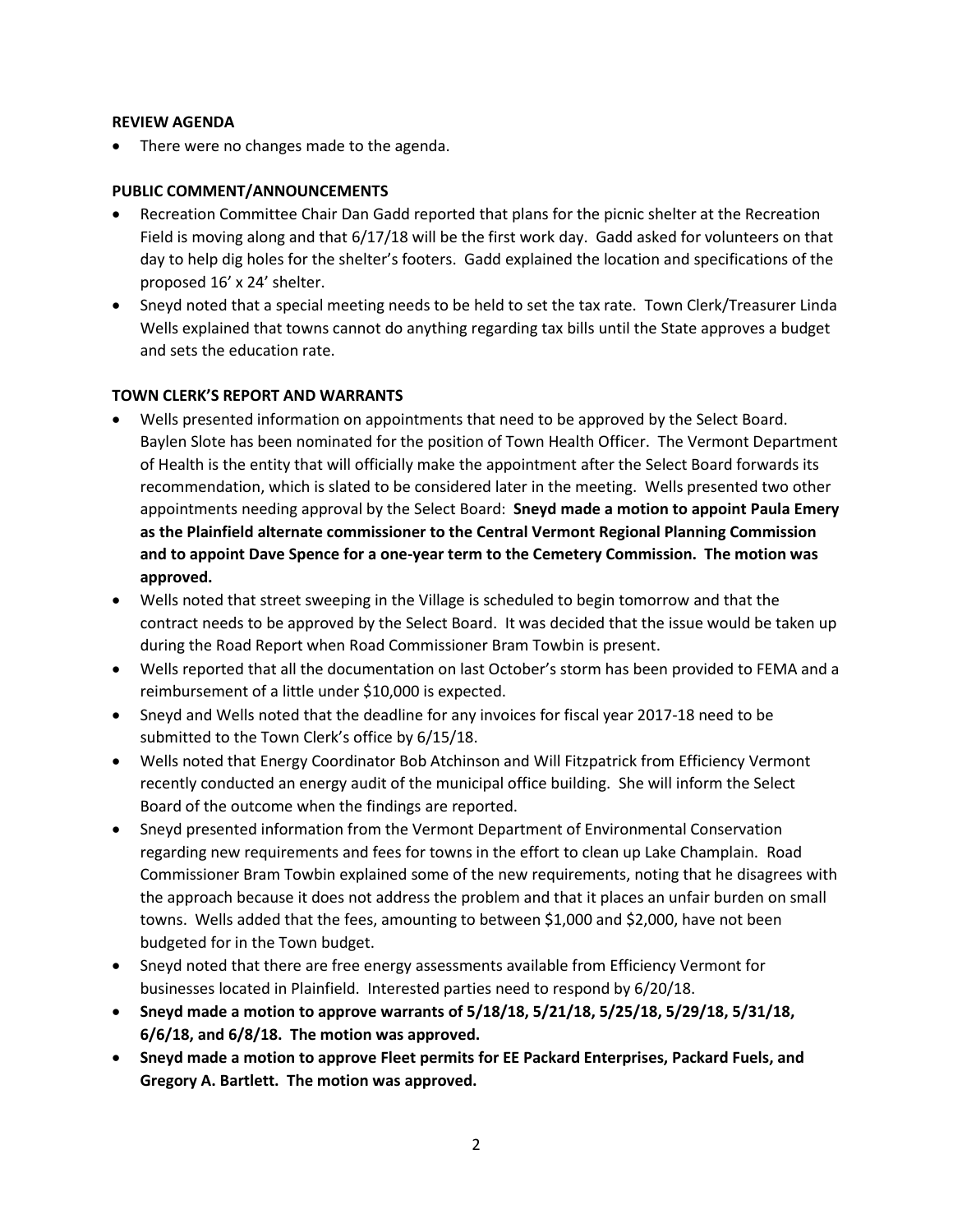**Sneyd made a motion to approve Single Vehicle permits for Raymond Laperle and Donald Moore, Jr. The motion was approved.** 

## **ROAD REPORT**

- Road Commissioner Bram Towbin reported that part of Recreation Field Road that had partially fallen into the Great Brook has been filled in using fill from the Bean Road blasting project.
- Towbin noted that an underground spring developed under Middle Road on the Barre Town line and a drainage area has been dug to address it.
- Towbin announced that the new 10-wheeler truck should be available in late June, early July.
- Towbin noted that the streets in the Village will be swept by a professional sweeper on 6/12/18 and possibly extending into the following day. Cars parked in the Village need to be moved by 7am. **Sneyd made a motion to approve the contract in the amount of \$1,905 to Abare Lawn Care and Property Services for Village street sweeping. The motion was approved.**
- Sneyd noted that the problem of vehicles speeding on roads is again an issue and reminded people to be careful.
- Sneyd thanked Towbin for the speed radar signs that the Road Crew has set up.
- Tammy Farnham noted that she had resolved some of the issues on Flood Road and that the Road Crew had done work there to help address a resident's concerns. Towbin commended Farnham for managing a very difficult situation.

#### **OLD HOME DAYS UPDATE**

 John Harrison and Paula Emery were present to provide an update on the planning for Old Home Days, which has been scheduled for 9/8/18. Harrison requested guidance on the process of disbursement to pay vendors, which he will follow up on with Wells. Discussion followed regarding the length of time a law-enforcement officer is needed for the event. Alexandra Thayer suggested discussing with someone at the Washington County Sheriff's Department the possibility of using any leftover time that is contracted for on that day to cruise roads for speeders. Wells noted that lawenforcement coverage for Old Home Days comes from the Town's law enforcement budget, not the budget for Old Home Days. Sneyd will contact Bret Meyer at the Washington County Sheriff's Department and request that the officer on duty complete the time he will be contracted for patrolling roads for speeders. Emery urged anyone interested in participating in the parade or wanting a table at the Recreation Field after the parade to contact the Old Home Days planning committee. Farnham suggested getting Twinfield school students involved.

#### **EMERALD ASH BORER DISCUSSION**

 Washington County Forester Dan Singleton, Tree Warden Nicko Rubin, concerned landowner Alexandra Forbes, and members of the Conservation Commission were present to discuss the threat of the Emerald Ash Borer, specifically as it relates to Plainfield. Discussion ensued, including confirmed sightings of infected ash trees on Gore Road; how the insects cause damage to trees; how the insect is transported to new areas; prioritizing actions based on the assessment of risk; the lack of open and focused communication as it relates to the issue; possibly establishing an advisory committee to come up with recommendations; planning public education efforts and field trips to affected areas; the urgency for action; the education of loggers who handle infected wood; ecosystem equilibrium; surveying trees within the rights-of-way of Town roads to better understand the threat; felling ash trees versus using an insecticide; not cutting down unaffected ash trees so that those that are resistant can propagate this resistance; the fact that the entire state of Vermont